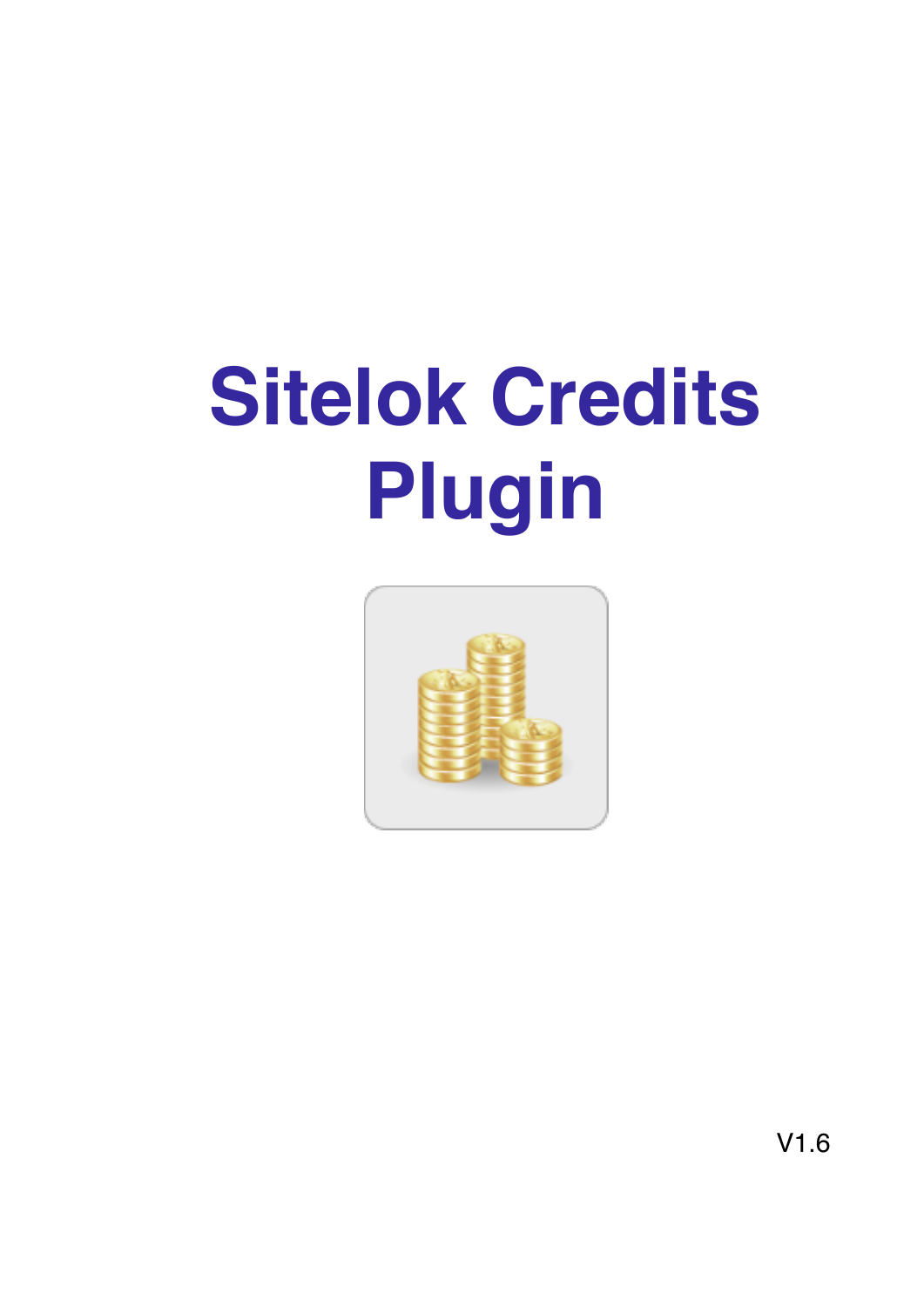#### **Sitelok Credits Plugin**

Copyright 2015-2022 Vibralogix. All rights reserved.

This document is provided by Vibralogix for informational purposes only to licensed users of the Sitelok product and is provided on an 'as is' basis without any warranties expressed or implied.

Information in this document is subject to change without notice and does not represent a commitment on the part of Vibralogix. The software described in this document is provided under a license agreement. The software may be used only in accordance with the terms of that license agreement. It is against the law to copy or use the software except as specifically allowed in the license.

It is the users responsibility to ensure the suitability of Sitelok before using it. In no circumstances will Vibralogix be responsible for any loss or damage of data or programs as a result of using Linklok. Your use of Sitelok implies acceptance of these terms.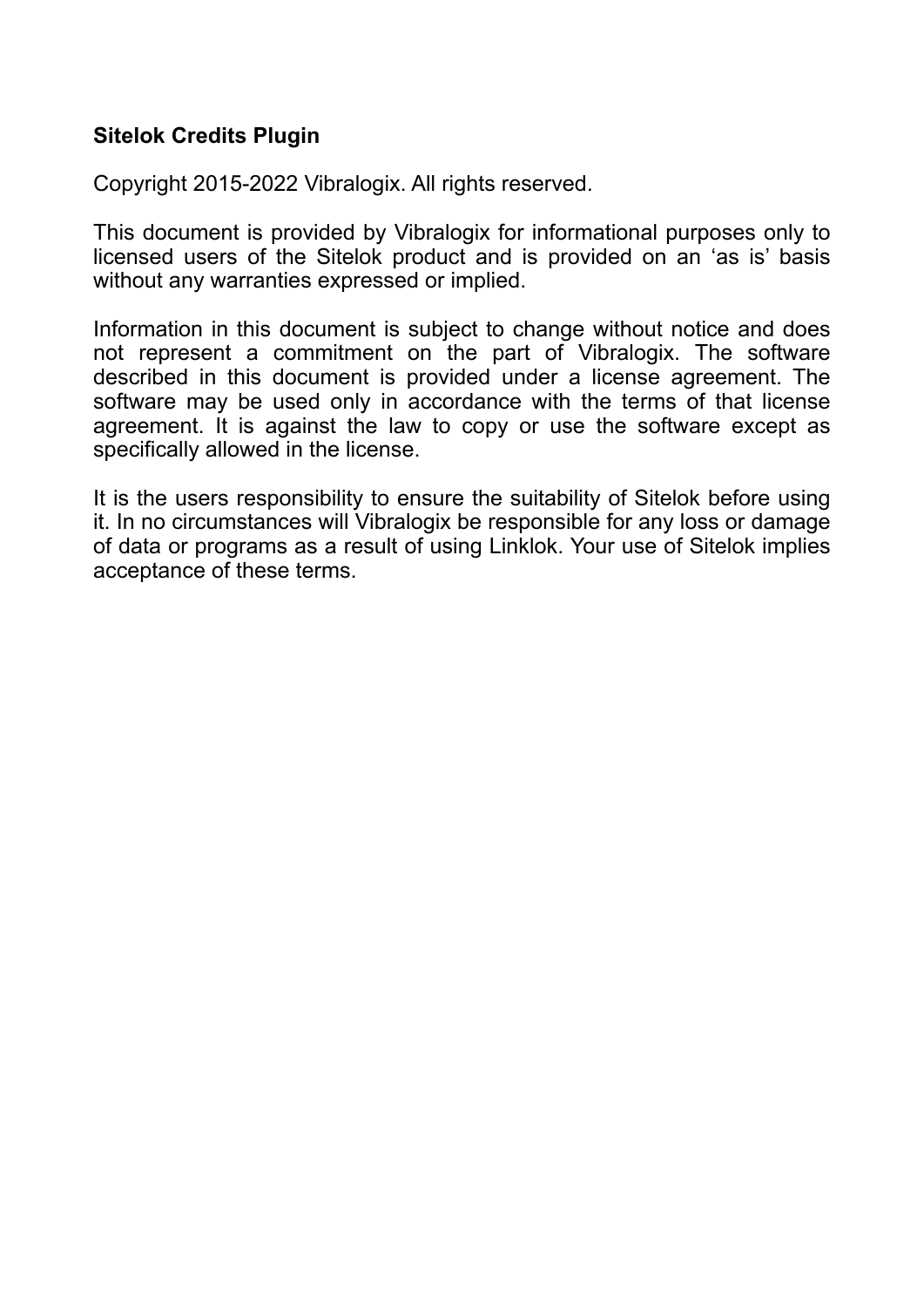# **Contents**

|  | .21 |  |  |
|--|-----|--|--|
|  |     |  |  |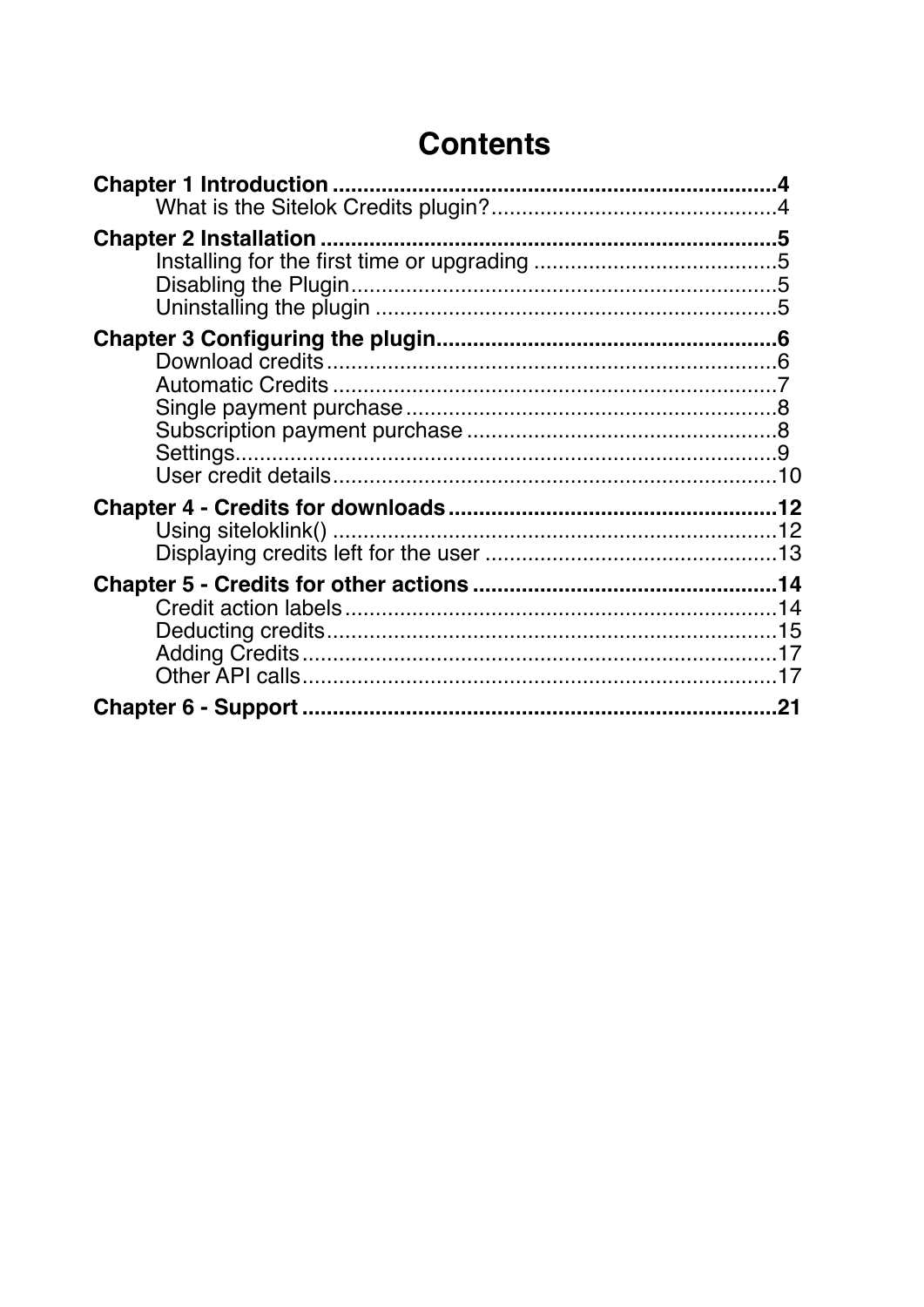# <span id="page-3-0"></span>**Chapter 1 Introduction**

# <span id="page-3-1"></span>**What is the Sitelok Credits plugin?**

The Sitelok Credits plugin allows you to setup a system of user credits that can be used to charge for or control downloads from your members area. We also provide some PHP functions that can be used to charge or add credits for other user actions such as visiting a page. This would allow you to charge for viewing videos for example (video on demand).

Credits can be added to a users account manually via the control panel, automatically added periodically by being a member of specific usergroups or by purchasing products that have credits allocated to them.

Credits can be automatically deducted when users download files from the members area using the siteloklink() function. The number of credits used can be defined per usergroup, file location or even within the siteloklink() function call. You can decide also if users are allowed to re-download files again without using credits and for how long.

The Credits plugin is a great way to charge for access to downloads or other content without requiring a payment for each transaction. Its also a great way to ensure that subscribers to your site don't download all your content in a short time and then cancel. You can effectively limit downloads to a certain number per day, week or month as needed.

The PHP API functions provide the basis for setting up complex credit based charging for access to various features on your site. As you can add credits too you can also reward users for certain actions.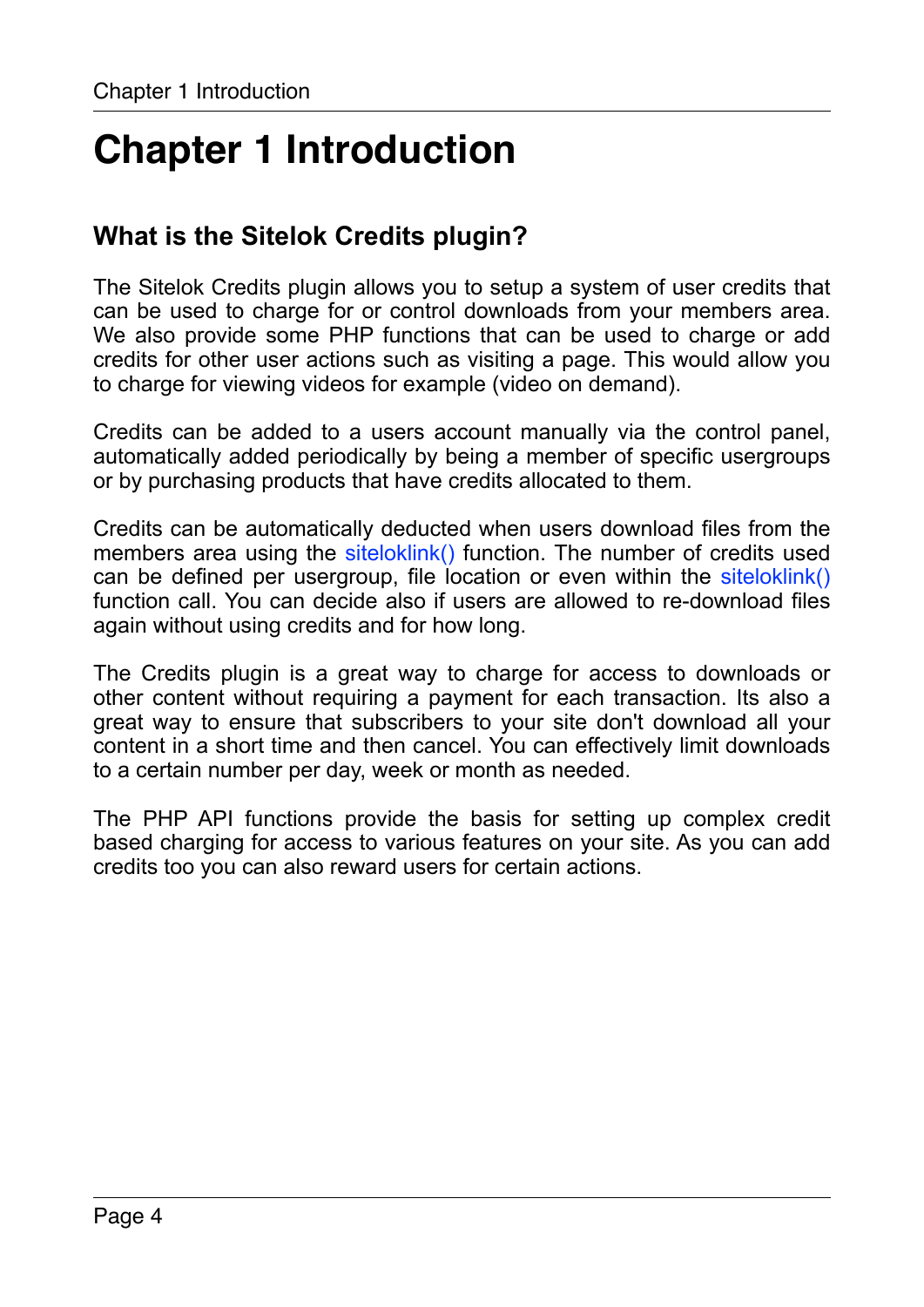# <span id="page-4-0"></span>**Chapter 2 Installation**

## <span id="page-4-1"></span>**Installing for the first time or upgrading**

- 1) Extract the contents of the zip file to your PC.
- 2) Upload the plugin\_credits folder to your existing Sitelok slpw folder using FTP. There are no special permissions required on most servers.
- 3) Login to the Sitelok control panel.
- 4) Open the following URL in the browser

http://www.yoursite.com/slpw/plugin\_credits/install.php

which will start the installation process. If all is well you will be taken to the plugin preferences page where you will see the plugin listed.

If you have any problems with installation please let us know so that we can help you.

# <span id="page-4-2"></span>**Disabling the Plugin**

To disable the Credits Plugin select **Plugin Preferences** in the **Plugin** menu option of Sitelok. Uncheck the enable box for the plugin and click the **Save** button. You can enable it again in the same way.

# <span id="page-4-3"></span>**Uninstalling the plugin**

To permanently remove the plugin and its settings follow these steps.

- 1) Disable the plugin as above.
- 2) Click the delete icon next the plugin in the disabled plugins section.
- 3) Confirm the action in the alert box.

If the plugin is uninstalled successfully you will be returned to the plugin preferences page.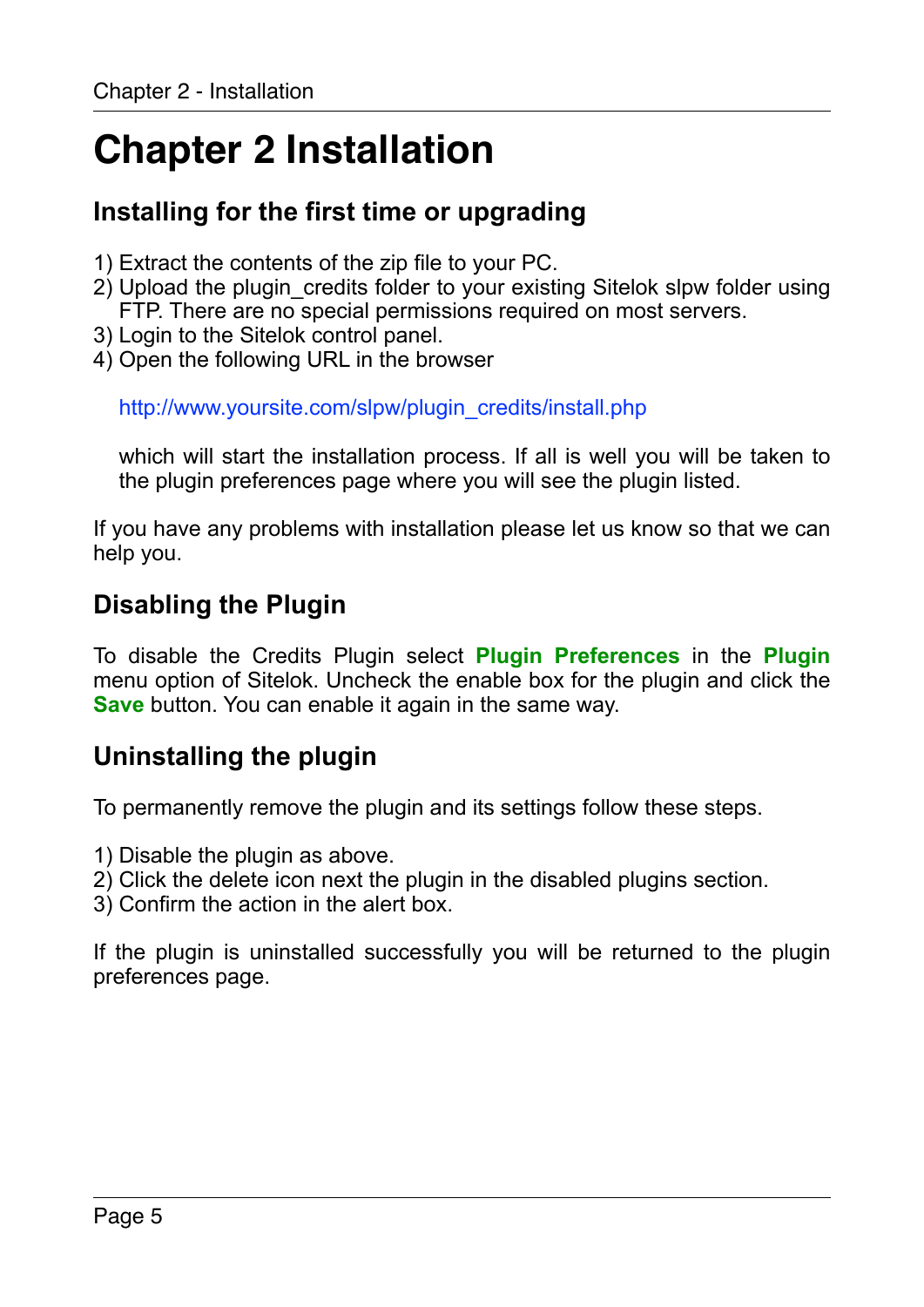# <span id="page-5-0"></span>**Chapter 3 Configuring the plugin**

Before you can provide users with credits or use them for downloads we need to setup the plugin.

You can access the Credits plugin configuration by selecting **Credits** from the **Plugins** menu.

The configuration page is split into sections which we will describe in detail here.

# <span id="page-5-1"></span>**Download credits**

|                                       | <b>Download Credits</b>                                                                                                                                                                                                                         |                                                           |  |
|---------------------------------------|-------------------------------------------------------------------------------------------------------------------------------------------------------------------------------------------------------------------------------------------------|-----------------------------------------------------------|--|
|                                       | Here you can setup credits to be used when downloading files using the<br>siteloklink() function. The number of credits used can be set by usergroup and file<br>location. You can also set whether re-downloading is allowed and for how long. |                                                           |  |
| Allow siteloklink() override <b>Ø</b> |                                                                                                                                                                                                                                                 |                                                           |  |
|                                       | Default download credits<br>Credits used for all downloads unless specified by group and file location                                                                                                                                          |                                                           |  |
|                                       |                                                                                                                                                                                                                                                 | add rule to define credits per usergroup or file location |  |
|                                       | Re-downloading                                                                                                                                                                                                                                  | Never allow free re-download<br>÷                         |  |

In the download credits section you can set how many credits are used when downloading a file secured by siteloklink().

#### **Allow siteloklink() override**

If checked then you can set the number of credits to use for the link within the siteloklink() fiunction itself. This is the number of credits that will be used no matter which usergroup the user belongs to or any default setup in the plugin.

To allow this feature check the **Allow siteloklink() override** checkbox.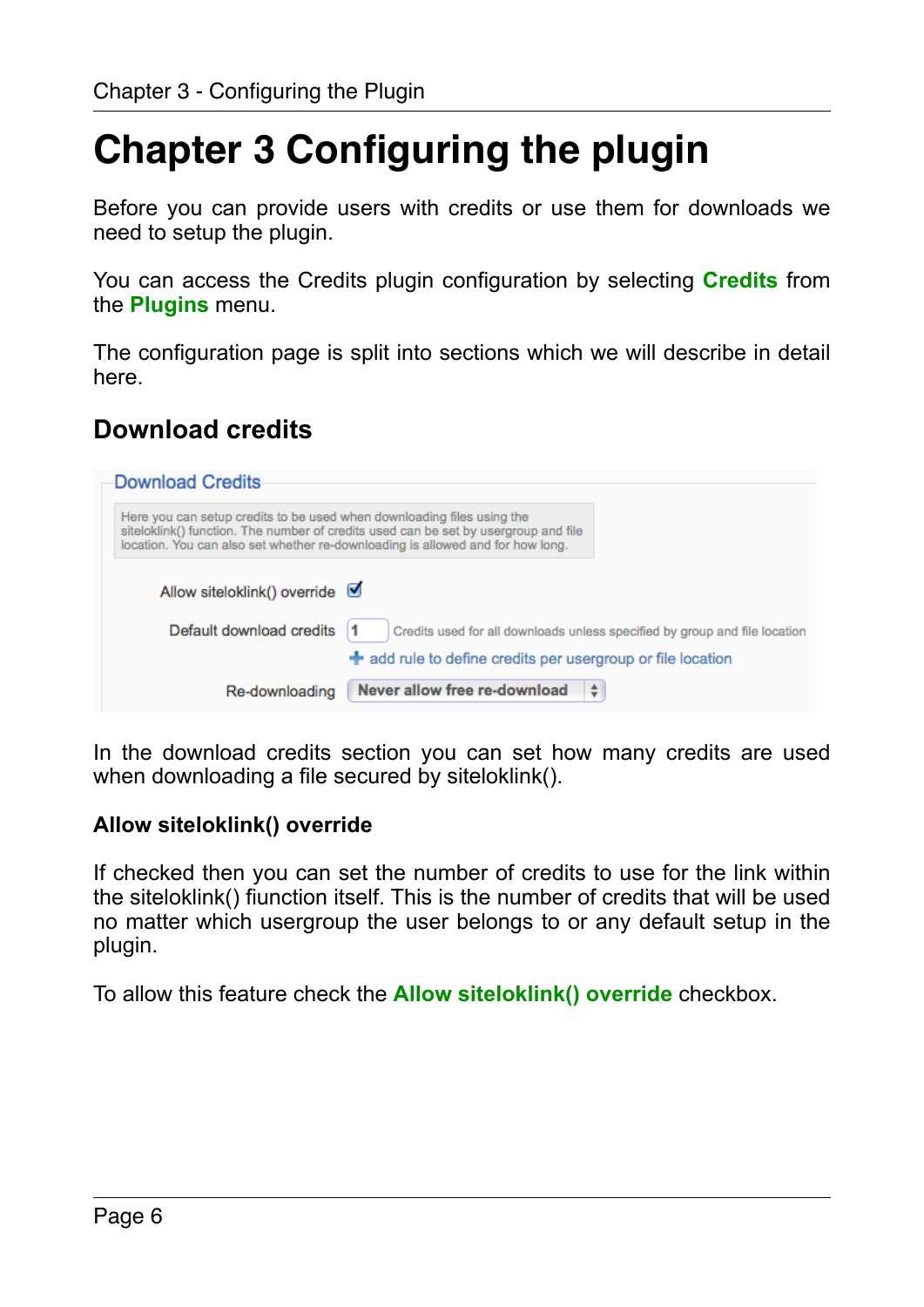#### **Default download credits**

This is the default number of credits to use when using a download link unless a specific value is defined for members of specific usergroups or for files in specific locations.

#### **Usergroup or file location specific credits**

To set a number of download credits to use for members of a specific group or for files downloaded from a specific file location (see the main Sitelok manual for details about file locations) click the  $\pm$  icon to add a new rule.

 $\frac{1}{x}$  from any location Members of Select group  $\frac{4}{7}$  use 1 credits **X** 

Select the usergroup and file location you want to set the credits for. You can set the rule to apply to a specific usergroup and file location, a specific usergroup and any file location or any usergroup but a specific file location. You cannot set 'any group' and 'any location' together in a rule though as that is effectively the same as the Default Credits setting.

#### **Important**

When a user makes a download Sitelok will determine the **minimum** number of credits that apply to the download link based on the users group membership.

### <span id="page-6-0"></span>**Automatic Credits**

If you wish users to automatically receive a certain number of credits periodically then you can set that up in this section. These can be set by usergroup membership. Click to add a usergroup setting

Members of Select group  $\frac{1}{x}$  get 100 credits on joining then 50 every 1 months  $\div$  no rollover  $\div$  X

Set the usergroup and the intial credits to apply when a user joins. Then set the credits to apply for each period that you define. So for example you can have the user receive 100 credits when they join a usergroup and then 50 credits each month thereafter.

If you set the credits to rollover then any credits remaining at the end of the period will be retained and the new credits added. If not then any existing credits related to that rule will be lost when the new credits are added.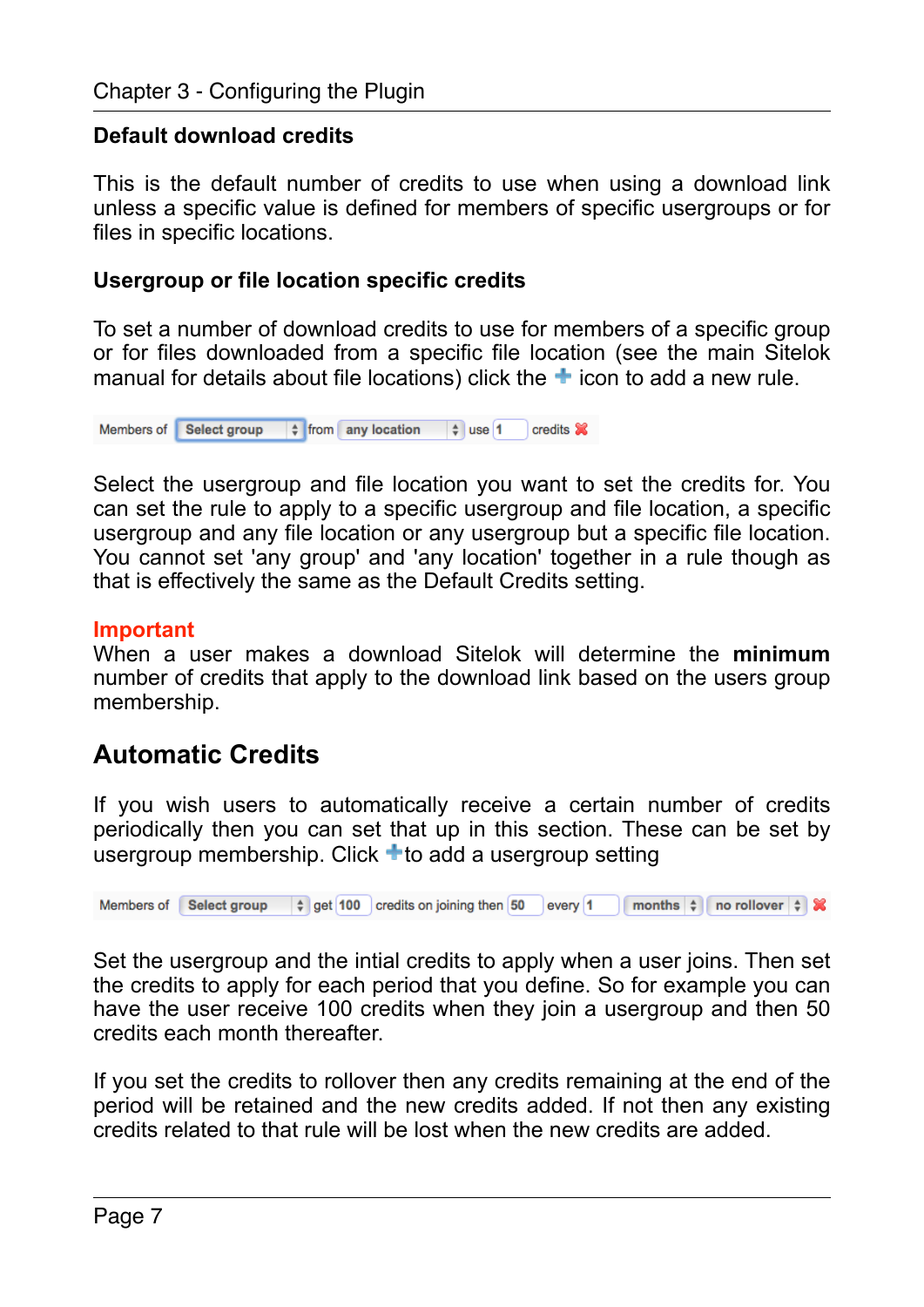#### **Important**

Existing users of a usergroup will get the joining credits the first time they make a download that requires credits.

### <span id="page-7-0"></span>**Single payment purchase**

In this section you can define credits to be applied to the user when they purchase specific products (single payment). To add a product click the  $\pm$ icon

```
Purchase of Select product \frac{1}{2} gets 100 credits valid for 1
                                                                               months \div \frac{1}{2}
```
Assuming you have defined some single payment products in a payment plugin you should see those listed. Select the required product and the credits you want to add. You also should set an expiry time for those credits.

The single payment products can either be products that create or update membership or other products that can be used just to add credits.

### <span id="page-7-1"></span>**Subscription payment purchase**

In this section you can define credits to be applied to the user when they purchase subscription products (recurring payments). To add a product click the  $\pm$ icon

Purchase of Select product  $\frac{4}{5}$  gets 0 on subscription, 100 on 1st  $\frac{4}{5}$  payment and 100 thereafter no rollover  $\frac{4}{5}$ 

Assuming you have defined some subscription products in a payment plugin you should see those listed.

#### **Credits on subscription**

This is the number of credits the user gets when they subscribe. This is useful if you have a Paypal subscription with a trial period as it allows credits to be applied before any payment is made. If you don't use a trial period then you can set this to 0 normally.

Please note that 2CO always that the first payment with the subscripton so you would normally set this to 0 for 2CO products.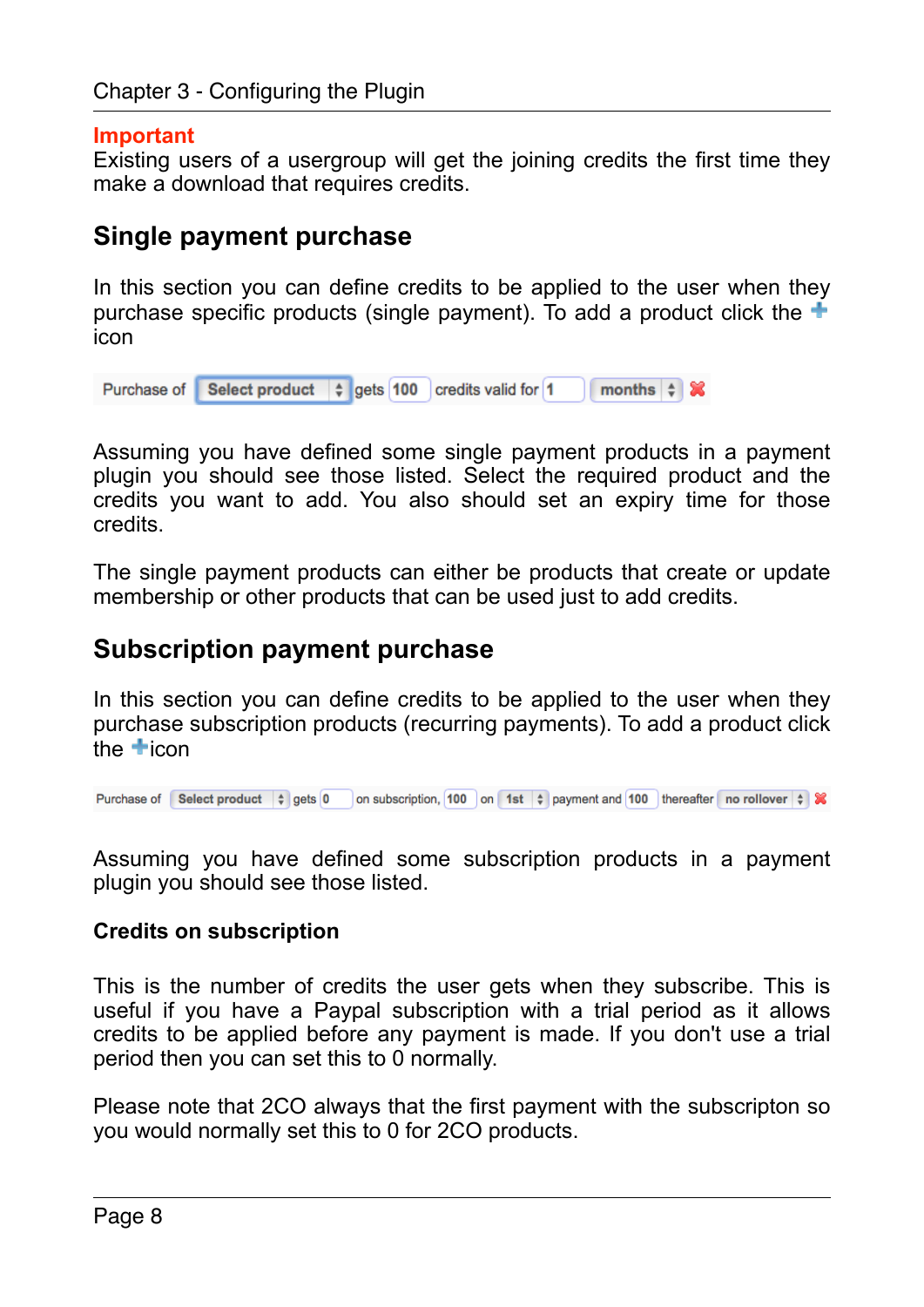#### **Credits on 1st/2nd/3rd payment**

You can set which payment (first, second or third) will first apply the defined credits to the users account. This is useful when you use a trial period for example.

#### **Credits thereafter**

These are the credits that are applied for each payment after the first applicable payment set.

#### **Rollover**

If you set the credits to rollover then any credits remaining when the next payment is received will be retained and the new credits added. If not then any existing credits related to that product will be lost when the new credits are added.

# <span id="page-8-0"></span>**Settings**

| Settings |                                                                                                   |  |
|----------|---------------------------------------------------------------------------------------------------|--|
|          | Insufficient credits URL /getcredits.php                                                          |  |
|          | URL user is sent to if they have insufficient credits for a download, e.g. /folder/buycredits.php |  |
|          | Log credit activity @ Check to have credits received and used added to the Sitelok log            |  |
|          | Log re-downloads<br>Oheck to log free re-downloads                                                |  |
|          |                                                                                                   |  |

#### **Insufficient credits URL**

This is the page the user is sent to when they click a download link but have insufficient credits. Normally it is best to enter the URL without the http:// www.yoursite.com part. So for example

/folder/nocredits.php

#### **Log credit activity**

Check this box to have credit usage added to the main Sitelok log.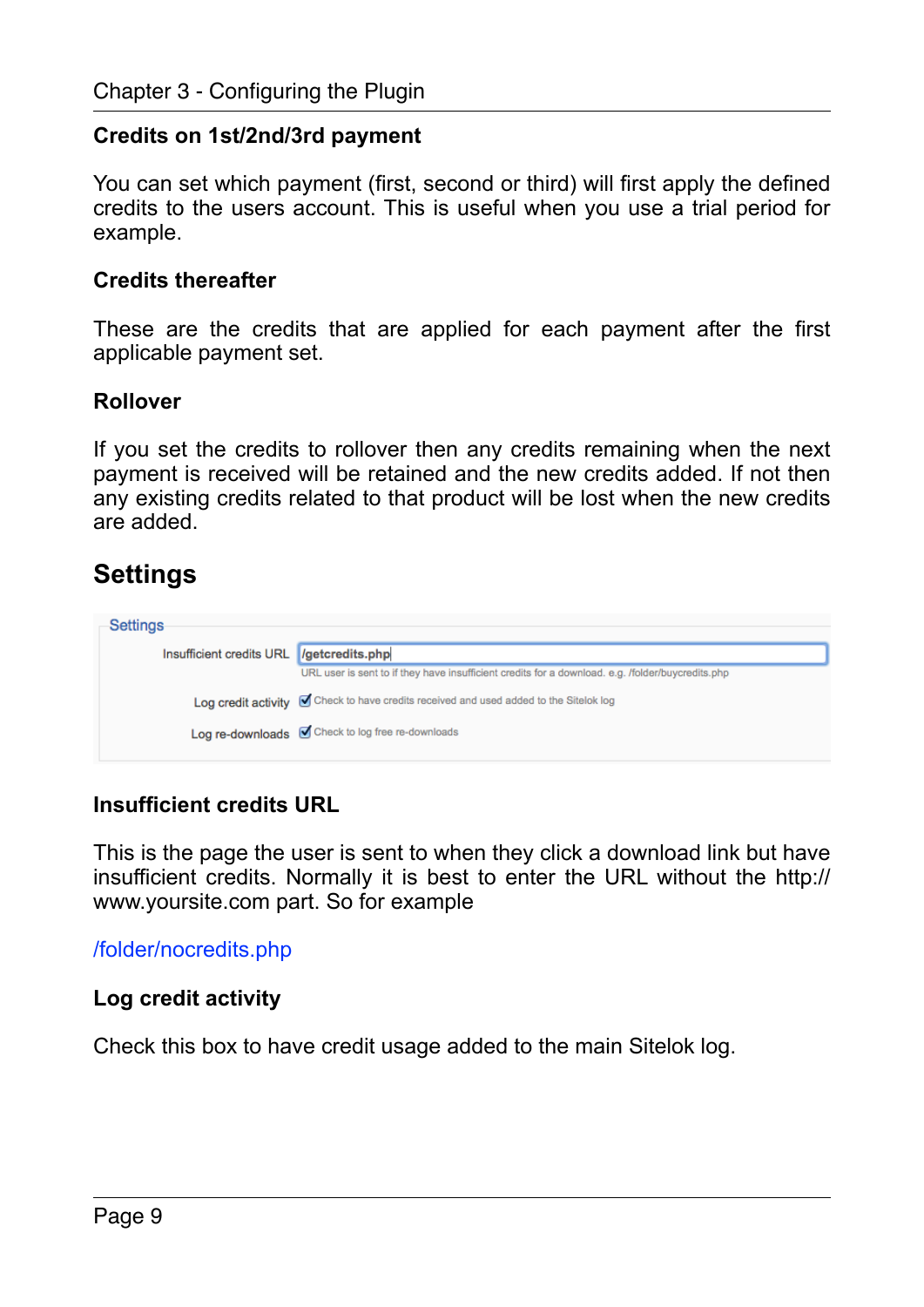#### **Log re-downloads**

Check this box to have free re-downloads added to the main Sitelok log. If you don't check this box then only downloads using credits will be added to the log.

#### **Important**

No matter how you set the log settings above Sitelok will still log downloads if you have enabled this in the Sitelok configuration.

### <span id="page-9-0"></span>**User credit details**

You can view how many credits a user currently has by clicking the displayed to the left of the users entry in the Sitelok main page (or in the menu).

# **Credits for adrianjones**

| <b>User Credits</b>                    |                                            |
|----------------------------------------|--------------------------------------------|
| Credits currently available 11 details |                                            |
|                                        | <b>View recent credit transactions</b>     |
| <b>Add Credits</b>                     |                                            |
|                                        | credits valid forever $\div$<br>$Add \n 0$ |
|                                        | Add                                        |
| <b>Deduct Credits</b>                  |                                            |
| Deduct $ 0 $                           | credits                                    |
|                                        | <b>Deduct</b>                              |
| <b>Go Back</b>                         |                                            |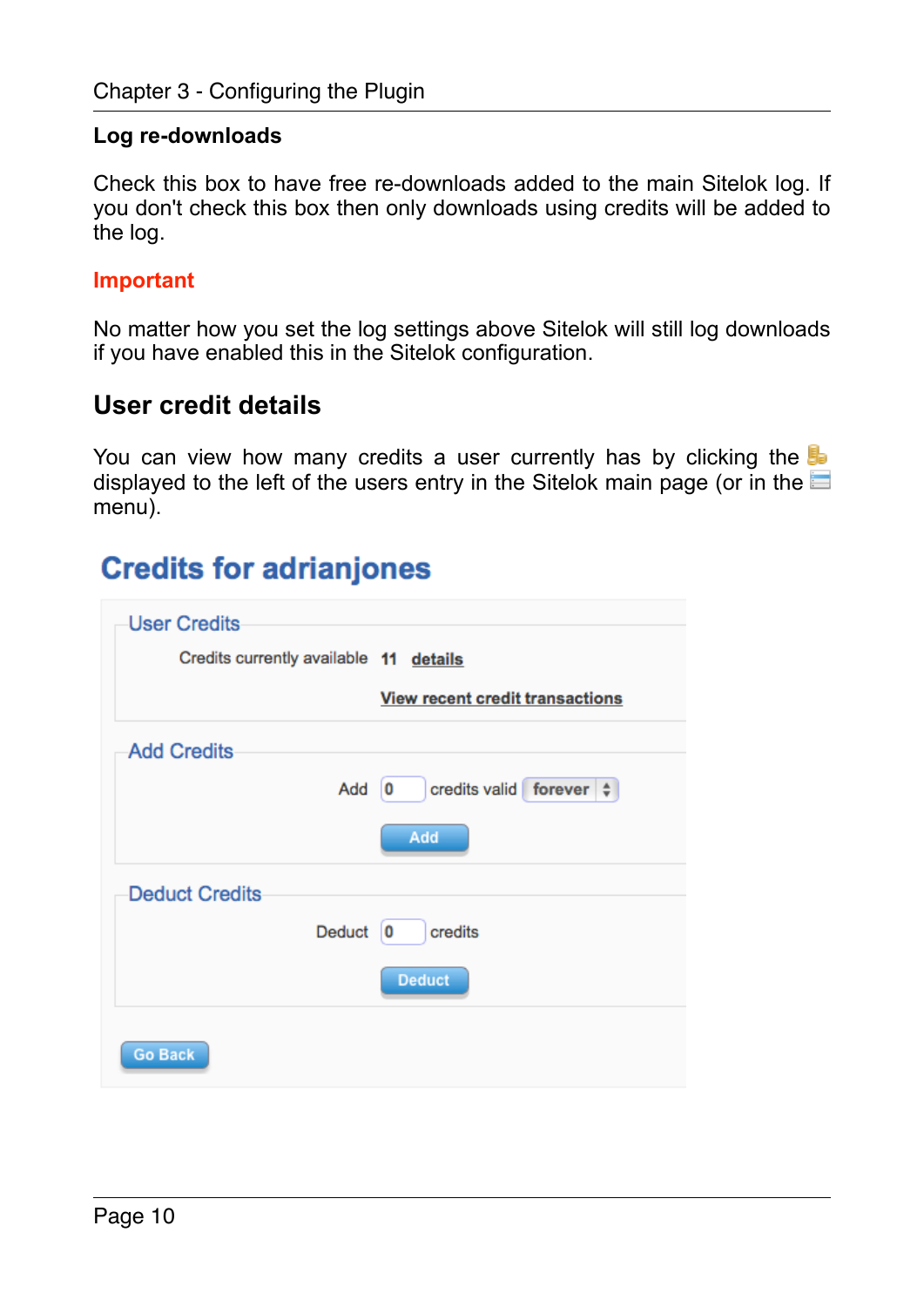Clicking the **details** link will show the list of available credits (whether they are from group membership or products etc). Clicking the **recent activity** link will show the log of most recent credit transactions.

If you wish to add or deduct credits from the users account you can do so from this page too.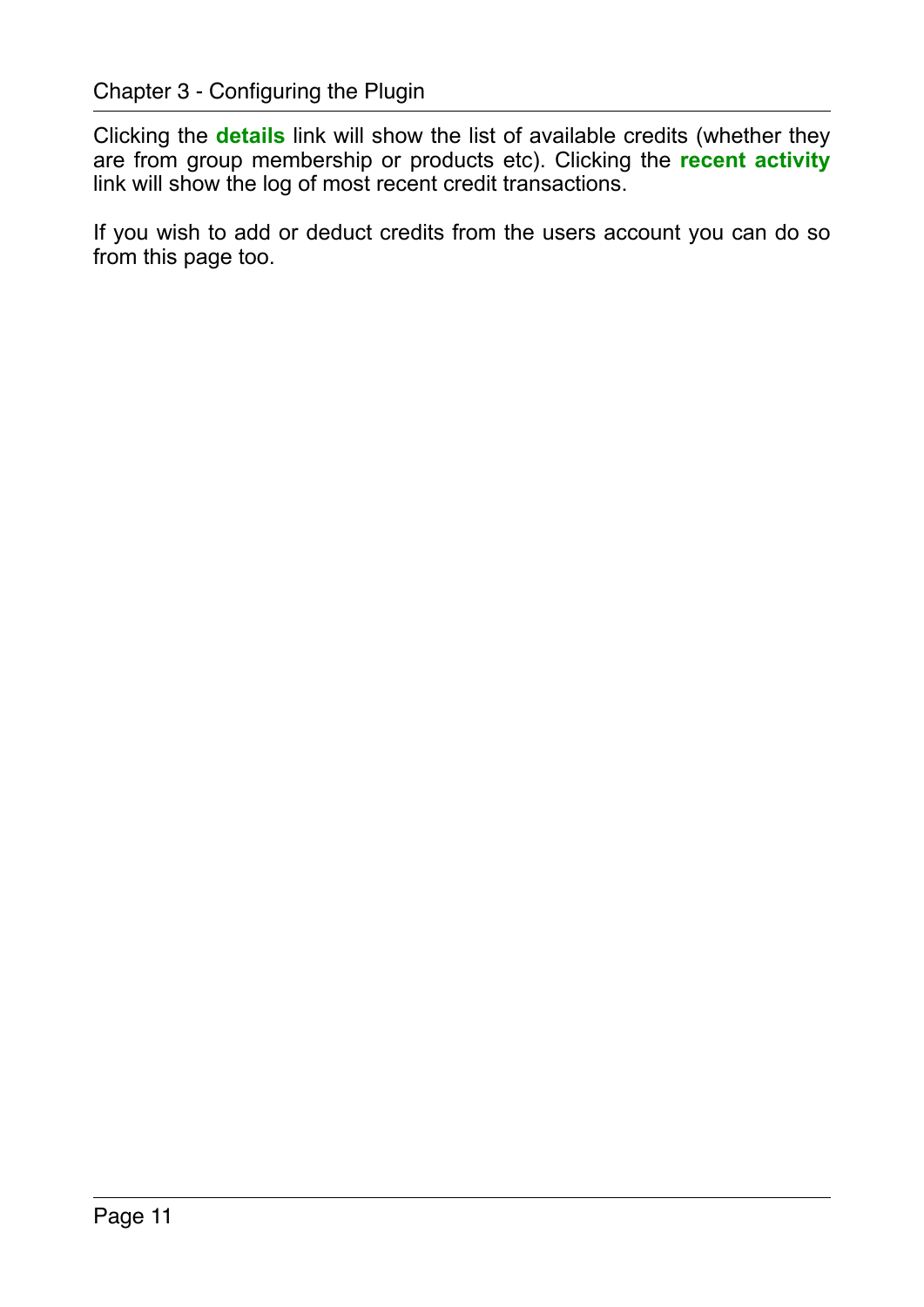# <span id="page-11-0"></span>**Chapter 4 - Credits for downloads**

Probably the most common use for credits is to control downloads. By assigning and using credits you can either charge for downloads or control them to stop users subscribing to your site and downloading everything immediately.

The Credits Plugin can automatically deduct credits when a download using the siteloklink() function is used. This function is described in the main Sitelok manual but we will take a quick look here too.

#### **File Locations**

Download Locations

File locations are special folders where you can store files for download. As the location of these folders are never known by the user the files are secure (you can secure the folders further with .htaccess if you wish).

By default when you install Sitelok a folder with a name like slfiles\_xxxxxx is created for this purpose. This is the default file location. The path is shown in the Sitelok configuration page

Full file path to download folder /folder/public\_html/slfiles\_4r768rgx23sg

If you wish to organise files you can use sub folders within the folder or create new file locations as well. For example if you use Amazon S3 for file storage you can set that up as a file location and naming it accordingly.

# <span id="page-11-1"></span>**Using siteloklink()**

Assuming that you have the file you wish to download in the default file location you can use the siteloklink() function like this on your page.

<a href="**<?php siteloklink('testfile.zip',1); ?>**">testfile.zip</a>

The 1 in the second parameter tells sitelok that this is a download not an embedded file (such as an image).

If the file is in a subfolder you can use

<a href="**<?php siteloklink('subfolder/testfile.zip',1); ?>**">testfile.zip</a>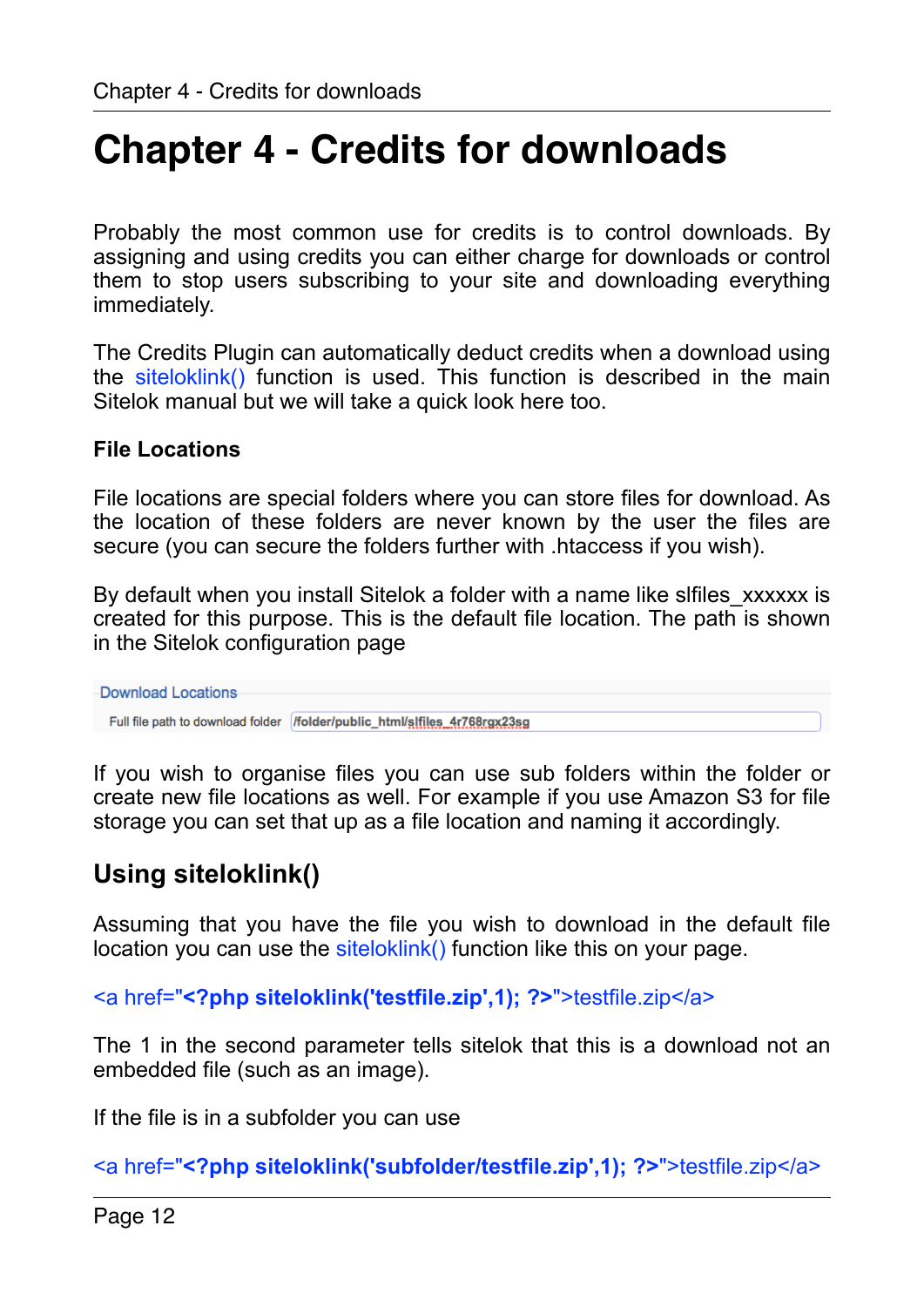If the file is in another file location that you have setup then use the link like this (assuming you named the file location ebooks).

<a href="<?php siteloklink('testfile.zip**:ebooks**',1); ?>">testfile.zip</a>

Notice that we just added :ebooks after the filename.

Once you start using the siteloklink() function you can have downloads recorded in the Sitelok log and use plugins like this one and/or the PDF Watermarking plugin for example.

If you wish to override the number of credits charged when the download link is clicked you can set this in the siteloklink() like this.

<a href="<?php siteloklink('testfile.zip',1,0,**7**); ?>">testfile.zip</a>

In this example the user will be charged 7 credits no matter which usergroups or other rules are setup in the plugin. To set the credits inside the function you must enable the **Allow siteloklink() override** option in the plugin settings.

*The extra 0 parameter above is an optional link expiry time which in most cases can be left set to 0 (for no expiry) as the link is only valid for the logged in user anyway. As the credit parameter is the fourth parameter we need to include the expiry parameter as well.* 

### <span id="page-12-0"></span>**Displaying credits left for the user**

The following PHP function call will return the number of credits left on the users account.

\$credits=sl\_getcredits();

On members pages you can easily display the number of credits left using the function something like this

You have **<?php echo sl\_getcredits(); ?>** credits left

This gets displayed only when the page is loaded so its best not to use it on the same page where you have download links or other credit actions as it won't update instantly (only if the page is refreshed). You could use it on a users edit profile page for example.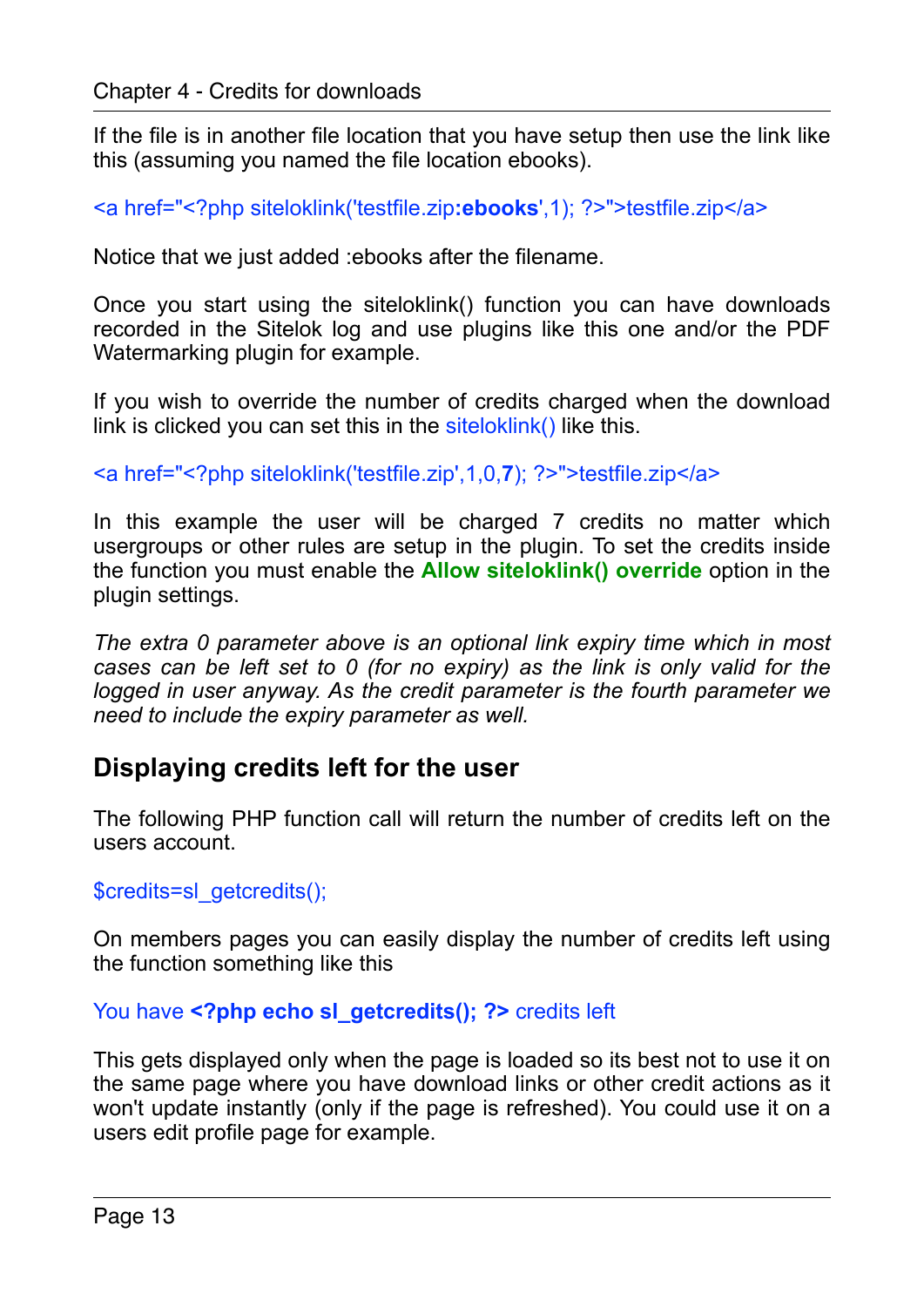# <span id="page-13-0"></span>**Chapter 5 - Credits for other actions**

Although primarily used for charging and controlling access to downloads you can use the Credits Plugin to deduct or add credits to a users account when they perform other actions. For example you may want to charge credits when the user views videos on your site like video on demand. Or you may like to reward users by giving them credits when they view a page of advertising. We provide some simple PHP API functions to do this.

# <span id="page-13-1"></span>**Credit action labels**

When you add or deduct credits from a user we use a label to identify what the action was for. For example if you charge credits for viewing a funny cat video page you could label it FUNNYCAT. By using a label we can set how long the charged action is valid for before credits would be deducted again for the same action. So for example you could charge a user 10 credits to access the page labelled FUNNYCAT but allow them to return to the page free for 24 hours without getting charged again.

#### **Making labels valid for the current session only**

Normally when deducting credits (or adding them) we set the time in minutes before the user gets charged again for the same action. The user can return at any point until that time and view the page without getting charged again. If you prefer to make the time valid only for the current session just use the label like this

#### "FUNNYCAT".\$slcreditsessiononly

You can still set a time in which case the credits won't be charged for the rest of the session (when they login again a new session start) or the time expires, whichever happens first.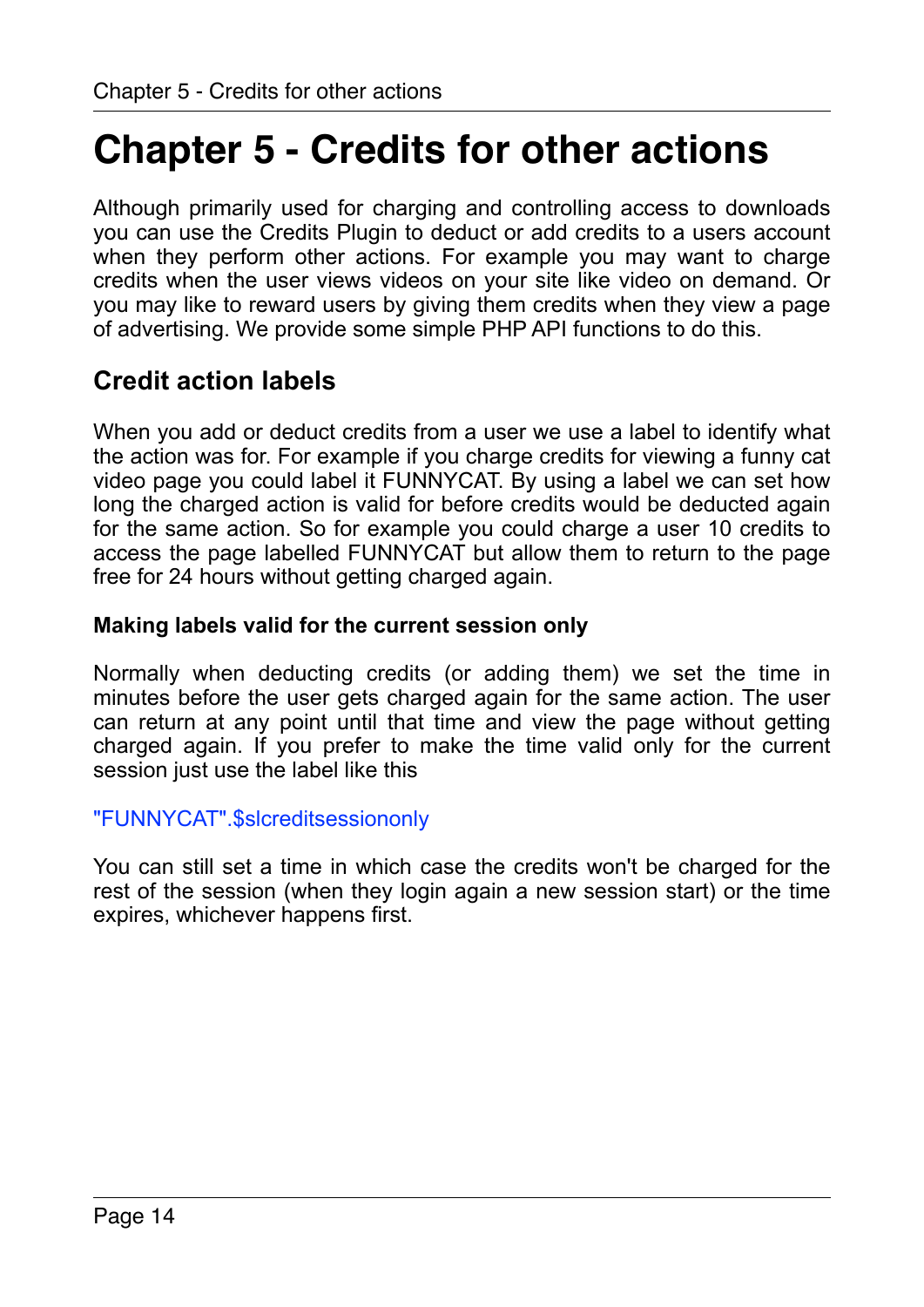# <span id="page-14-0"></span>**Deducting credits**

To deduct (charge) credits you can use the following PHP function call.

sl\_deductcredits(credits,label,reuse);

credits This is the number of credits to deduct

- label Unique label used for logging and referencing
- reuse Minutes before this call can be used again (-1 for never)

The function returns 1 if the credits were deducted ok, 2 if the user had insufficient credits, 0 if the label has been used before and can't be reused yet or -1 for other errors. For example

<?php sl\_deductcredits(1,'viewed tutorial',1440); ?>

would deduct 1 credit from the users account for the label 'viewed tutorial'. If this call is used again with the same label by this user within 24 hours (1440 minutes) they won't be charged again. So in other words they could visit the page again free for 24 hours.

For a label valid for this session only use \$slcreditsessiononly like this

<?php sl\_deductcredits(1,'viewed tutorial'.\$slcreditsessiononly,1440); ?>

#### **Practical examples**

In practice if you want to charge credits when the user lands on a page its best to place the call in the Sitelok snippet at the top of the page and to check the returned value so you can redirect the user elsewhere if they have insufficient credits. Something like this.

```
<?php 
$groupswithaccess="CLIENT"; 
require once("../slpw/sitelokpw.php");
$res=sl_deductcredits(1,'viewed tutorial',1440); 
if ($res==2) 
{ 
   sl_redirecttourl("/nocreditsleft.php"); 
   exit; 
} 
?>
```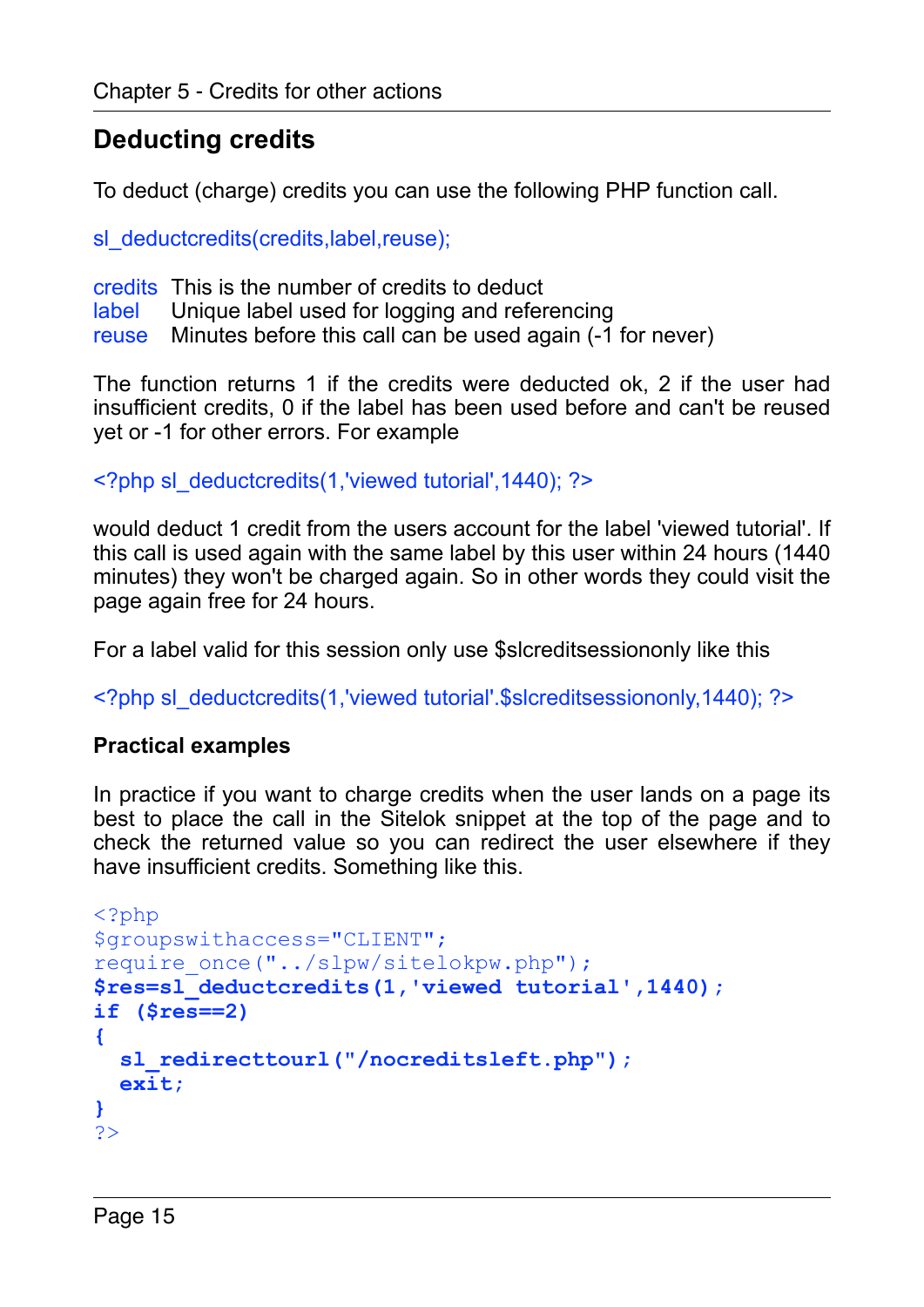This way the user will never see the content of the page without getting charged credit first. After they have been charged they can visit the page again within 24 hours (1440 minutes) without getting charged again.

Instead of redirecting when the user has insufficient credits you could just hide content on the page like this.

```
<?php 
$res=sl_deductcredits(1,'viewed tutorial',1440); 
if (Sres!=2){ 
?>
```
Place html code here to be viewed only if user charged credits or within free access period. For example place Vimeo player code here.

```
<?php } ?>
```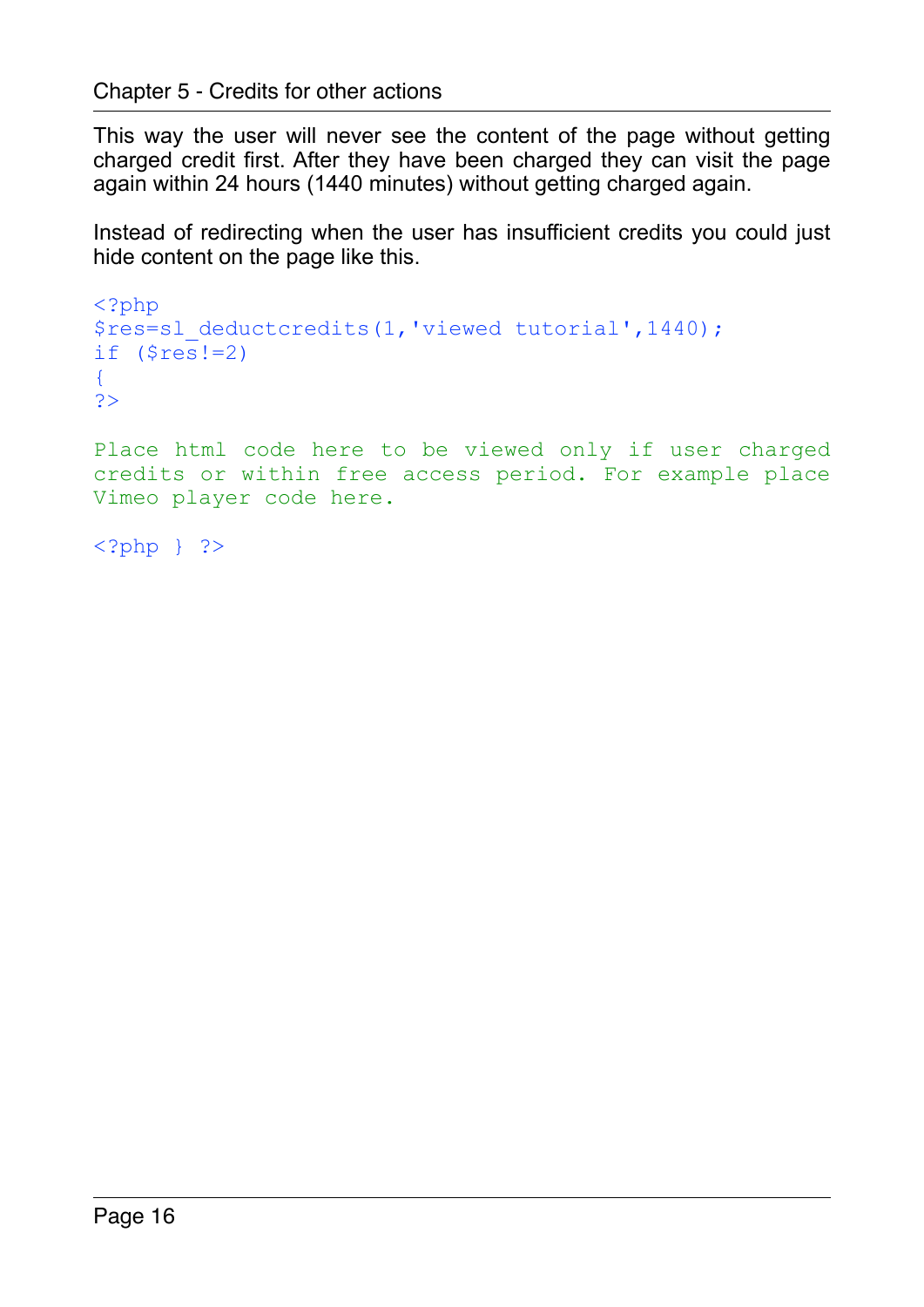# <span id="page-16-0"></span>**Adding Credits**

To add credits you can use the following PHP function call.

sl\_addcredits(credits,expiry,label,reuse);

credits This is the number of credits to add

expiry The number of minutes the credits will be valid for (0 for no expiry)

label Unique label used for logging and referencing

reuse Minutes before this call can be used again (-1 for never)

The function returns 1 if the credits were added, 0 if the label has been used before and can't be reused yet and -1 for other errors.

So for example

 $\le$ ?php sl\_addcredits(10,10080,'viewed adverts',1440); ?>

would add 10 credits to the users account that remain valid for 7 days (10080 minutes). The credit call has the label 'viewed adverts' which can't be reused by this user for the next 24 hours (1440 minutes). This ensures that if they refresh the page they won't get more credits.

# <span id="page-16-1"></span>**Other API calls**

We have some other API calls that more advanced users may find useful when using credits.

#### **Checking if a user can re-download a file**

Depending on how you have setup the plugin when a user uses credits to download a file they can redownload again free for a certain period. This function will return the the time left for a certain file.

\$res=sl\_redownloadtimeleft("test.zip");

The function returns 0 if the user has not downloaded this file within the period specified in the plugin settings so would be charged for the download (if applicable). Returns -1 if the user can download free at any time or the number of seconds left to download free.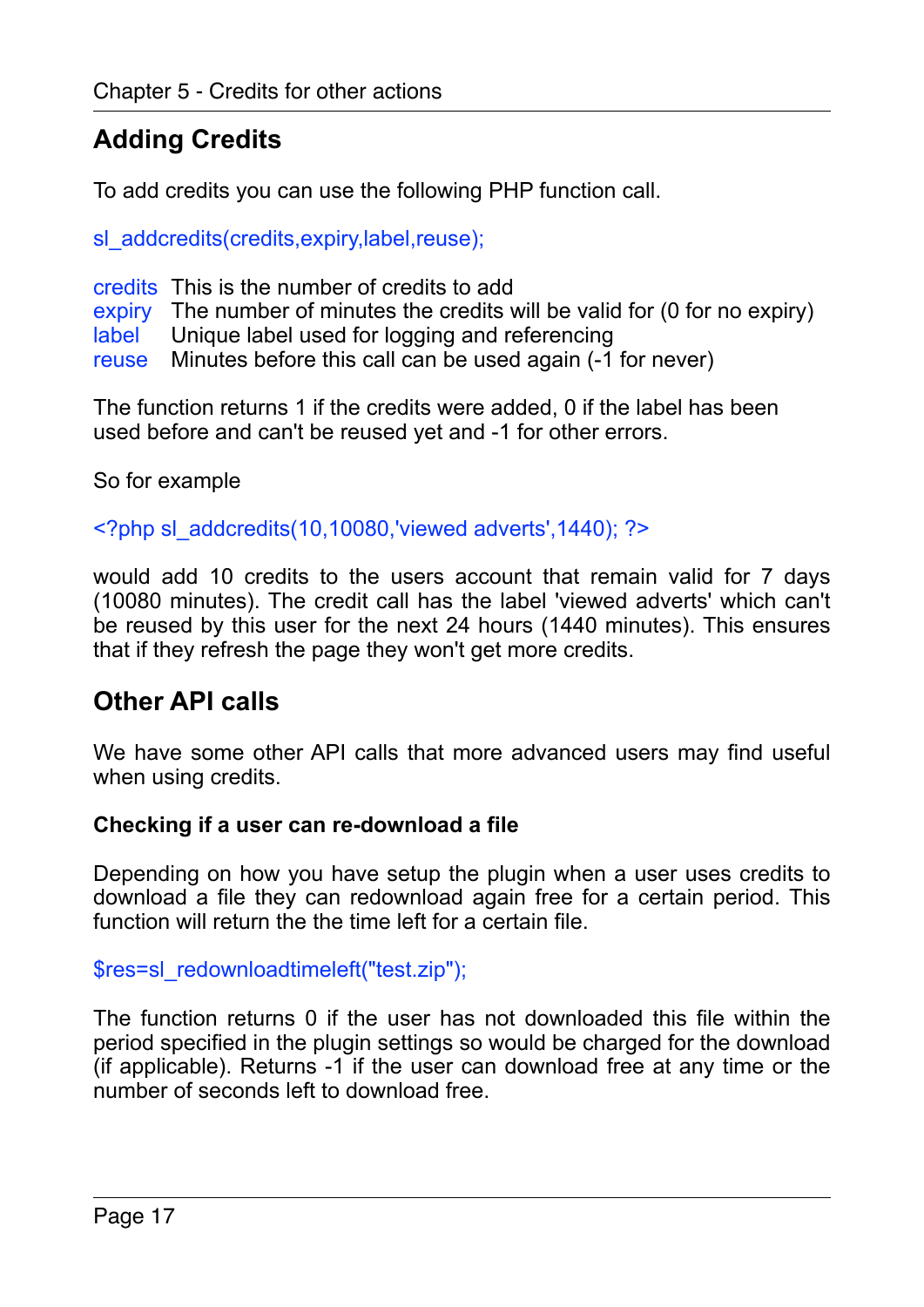#### **Checking if a deduct credits label has been used**

When you use the sl\_deductcredits() function you can define the reuse time which determines if the user is charged again when the function is called again (page visited again). This function will return the time left for a certain label.

\$res=sl\_reaccesstimeleft("viewed tutorial");

The function returns 0 if the user has not been charged for this label so would be charged if sl\_deductcredits() is used, -1 if the user can access the label (page visit or whatever) again at any time or the number of seconds left for free access.

If you use session based labels use the function like this

\$res=sl\_reaccesstimeleft("viewed tutorial".\$slcreditsessiononly);

#### **Checking if an add credits label has been used**

When you use the sl\_addcredits() function you can define the reuse time which determines if credits are added again when the function is called again (page visited again). This function will return the time left for a certain label.

\$res=sl\_readdcreditstimeleft("viewed adverts");

The function returns 0 if the user has not received the credits for this label (page visit or whatever) so would receive them if the sl\_addcredits() function is called, -1 if the user can not receive the credits for this label again at any time, or the number of seconds left before the credits would be added again.

If you use session based labels use the function like this

\$rres=sl\_readdcreditstimeleft("viewed adverts".\$slcreditsessiononly);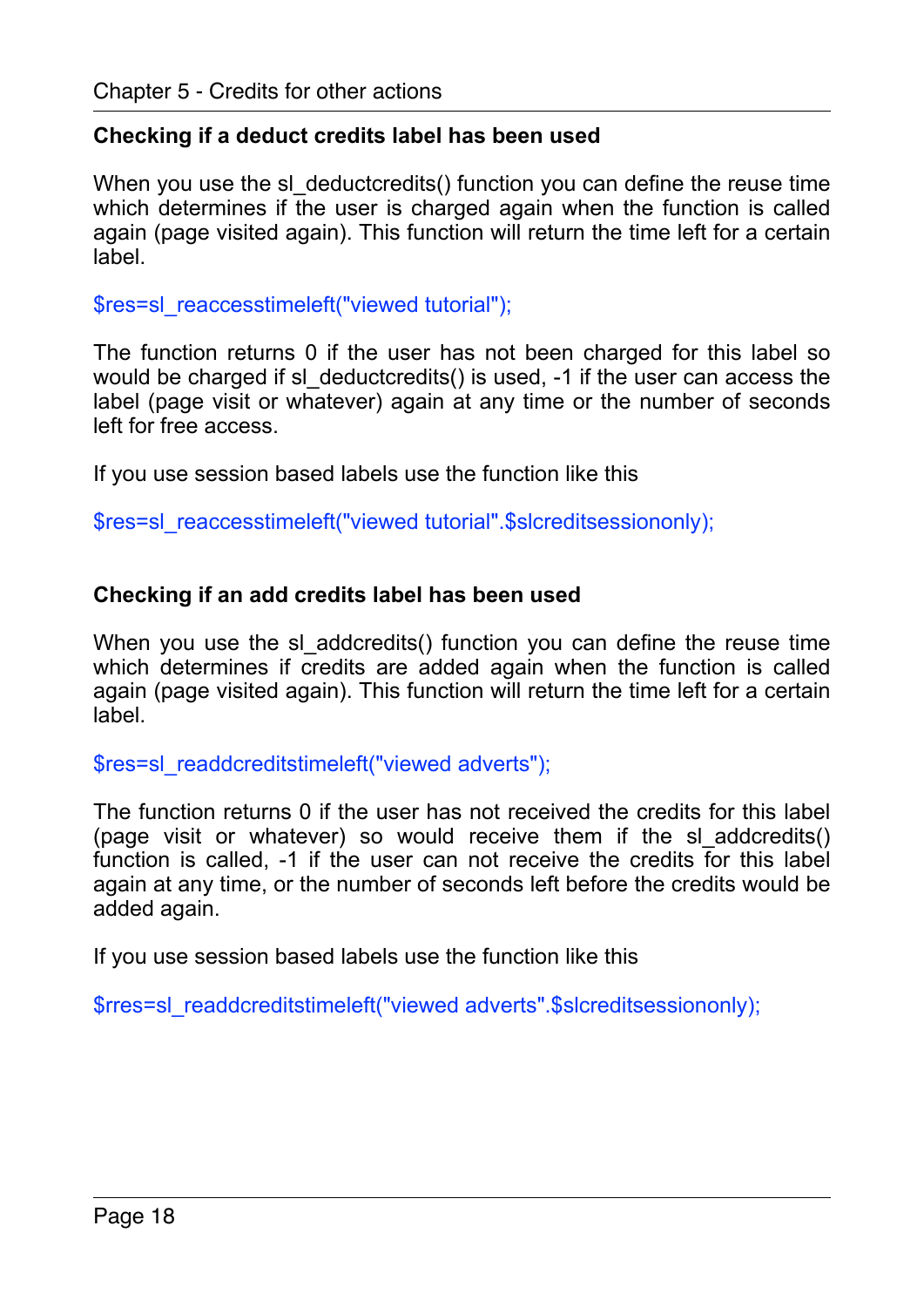#### **Get a list of files that can be re-downloaded free**

This function will return a list of files that have been downloaded and charged for and that can be re-downloaded free.

\$files=sl\_redownloadfiles();

This function returns an array of data like this

\$files[0]['file'] The filename \$files[0]['timestamp'] The timestamp when originally downloaded \$files[0]['untilts'] The timestamp when free access expires. If 0 then free access never expires.

#### **Get a list of labels that can be re-accessed free**

This function will return a list of labels that have been accessed and charged for and that can be re-accessed free.

\$labels=sl\_reaccesslabels();

This function returns an array of data like this

\$labels[0]['label'] The label \$labels[0]['timestamp'] The timestamp when originally accessed \$labels[0]['untilts'] The timestamp when free access expires The timestamp when free access expires. If 0 then free access never expires.

#### **Get credits for any user**

This function will return a specific users current credits.

slapi\_getcredits(userid);

userid This is the numeric user id (not the username)

#### **Add credits for any user**

To add credits for any user you can use the following PHP function call.

slapi\_addcredits(userid,credits,expiry,label,reuse);

userid This is the numeric user id (not the username)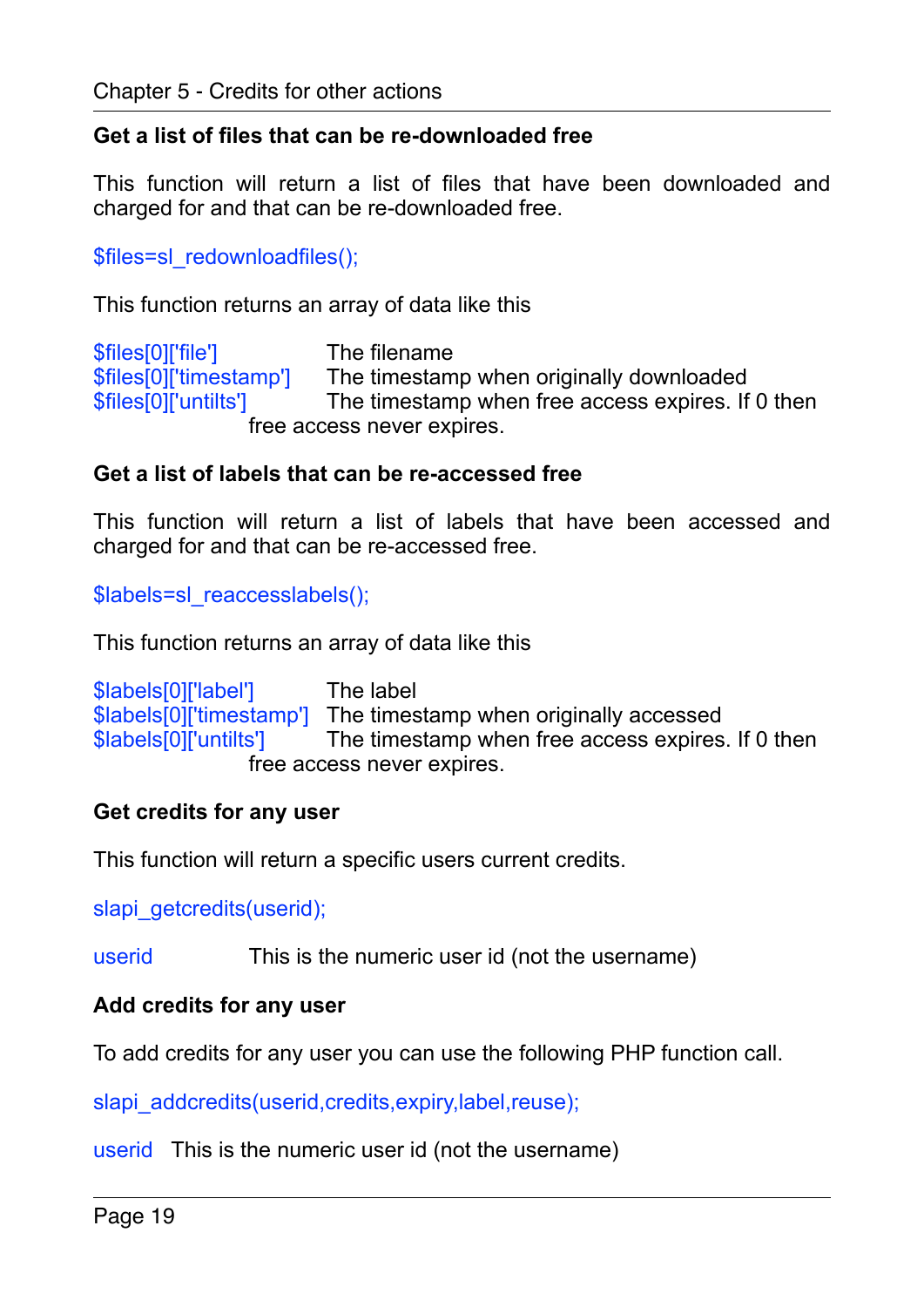credits This is the number of credits to add expiry The number of minutes the credits will be valid for (0 for no expiry) label Unique label used for logging and referencing Unique label used for logging and referencing reuse Minutes before this call can be used again (-1 for never)

The function returns 1 if the credits were added, 0 if the label has been used before and can't be reused yet and -1 for other errors.

So for example

 $\leq$ ?php slapi\_addcredits(23,10,10080,'viewed adverts',1440); ?>

would add 10 credits to user id 23 that remain valid for 7 days (10080 minutes). The credit call has the label 'viewed adverts' which can't be reused by this user for the next 24 hours (1440 minutes). This ensures that if they refresh the page they won't get more credits.

#### **Deducting credits for any user**

To deduct (charge) credits for any user you can use the following PHP function call.

slapi\_deductcredits(userid,credits,label,reuse);

- userid This is the numeric user id (not the username)
- credits This is the number of credits to deduct
- label Unique label used for logging and referencing
- reuse Minutes before this call can be used again (-1 for never)

The function returns 1 if the credits were deducted ok, 2 if the user had insufficient credits, 0 if the label has been used before and can't be reused yet or -1 for other errors.

So for example

<?php slapi\_deductcredits(23,1,'viewed tutorial',1440); ?>

would deduct 1 credit from user id 23 with the label 'viewed tutorial'. If this call is used again with the same label by this user within 24 hours (1440 minutes) they won't be charged again. So in other words they could visit the page again free for 24 hours.